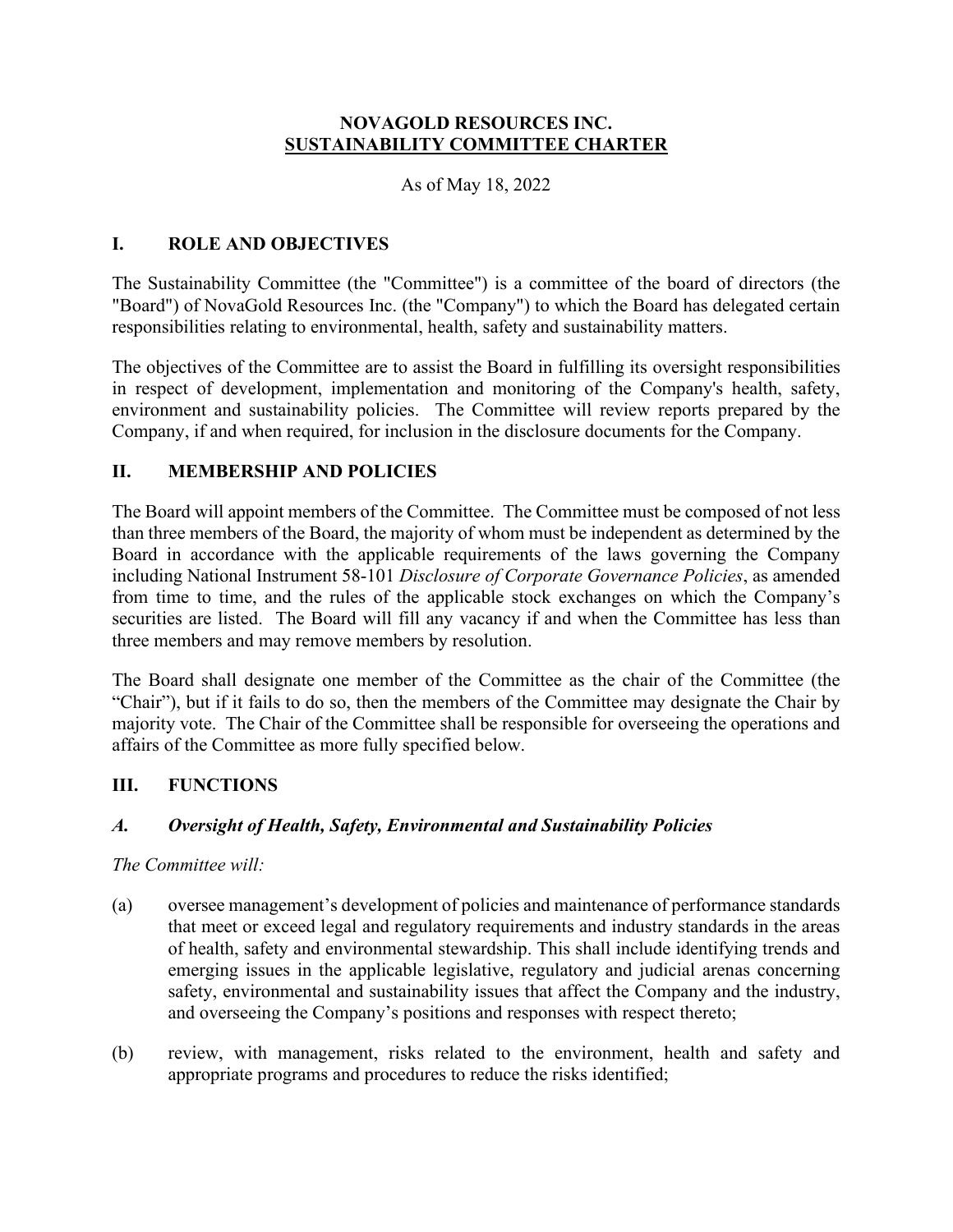- (c) review, with management, the Company's health, safety and environmental stewardship policies and emergency response plans;
- (d) review the Company's strategies with respect to health, safety, sustainability, environment, community development, local stakeholder engagement, preservation of local culture, local hire, local procurement and social license in our host communities;
- (e) review and monitor the Company's policies, procedures and practices relating to the reporting and disclosure of health, safety and environmental incidents with respect to the Company's employees, contractors, facilities and operations, in compliance with regulatory laws;
- (f) review with management and legal counsel the Company's current or pending legal action by or against the Company related to environmental, health or safety issues;
- (g) review reports regarding significant health, safety and environmental incidents, emerging issues, summaries of inspections or audits, and corrective actions taken in response to deficiencies;
- (h) oversight of development of the Company's policies on climate change and biodiversity, as well as the associated implementation strategies;
- (i) ensure that management takes steps to provide employees with the training necessary to meet health, safety and environmental standards set by law and Company policies; and
- (j) require management to regularly monitor and report on the Company's health, safety, environmental and sustainability performance.

#### *B. Additional Duties and Responsibilities*

The Committee will also:

- (a) facilitate information sharing with other committees as required to address matters of mutual interest or concern in respect of health, safety, environmental and sustainability issues; and
- (b) report regularly to the Board on its activities, including the results of meetings and reviews undertaken, and any associated recommendations.

The Committee will perform such other functions as are assigned by law and the Company's Articles, and on the instructions of the Board.

#### **IV. MEETINGS**

The Chairman will appoint a secretary who will keep minutes of all meetings (the "Secretary"). The Secretary does not have to be a member of the Committee or a director and can be changed by a simple notice from the Chair.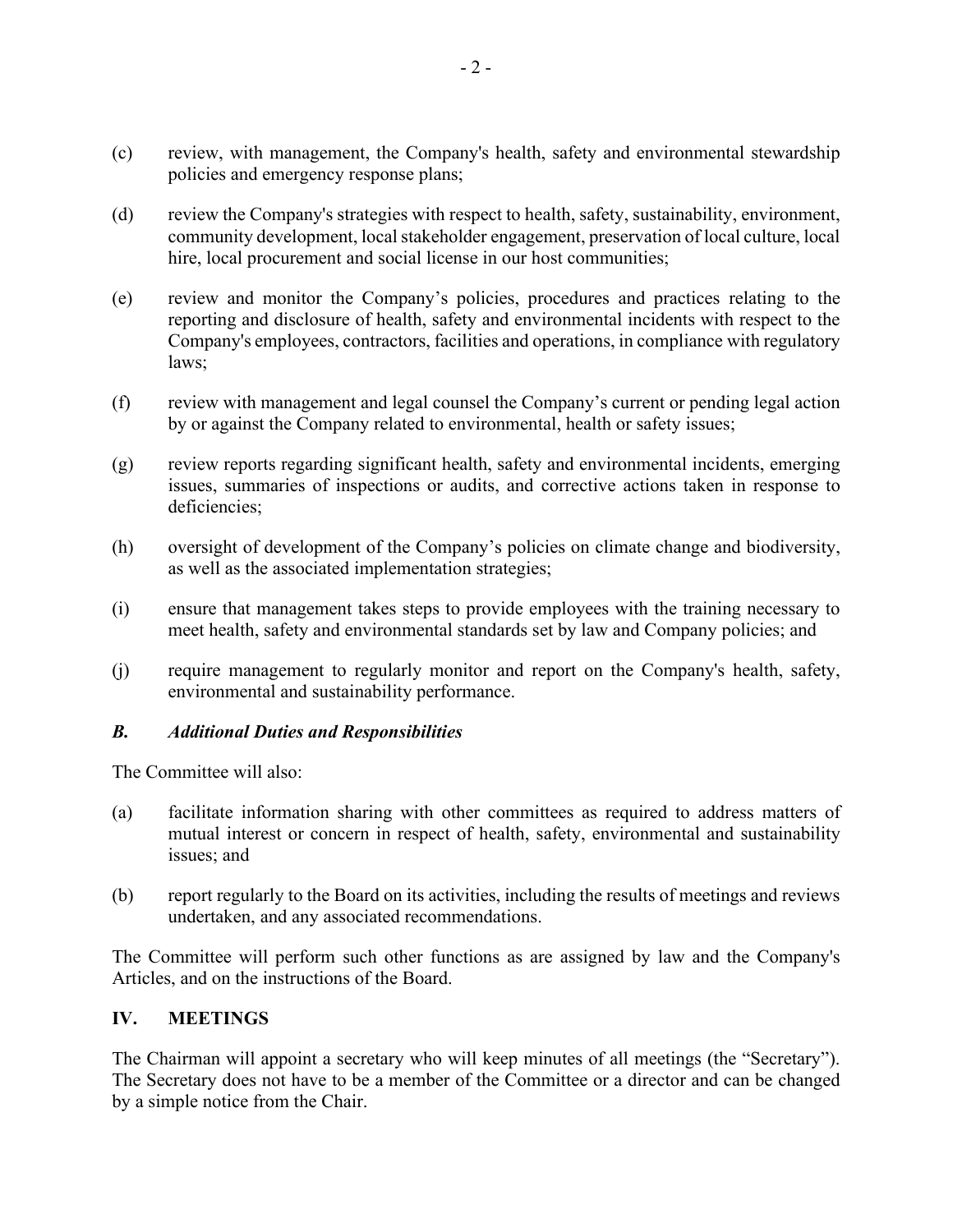No business shall be transacted by the Committee unless a quorum of the Committee is present or the business is transacted by resolution in writing signed by all members of the Committee. A majority of the Committee shall constitute a quorum, provided that if the number of members of the Committee is an even number, one half of the number of members plus one shall constitute a quorum.

The Committee shall meet as often as it deems necessary to carry out its responsibilities but not less frequently than quarterly.

The time at which, and the place where the meetings of the Committee shall be held, and the procedure in all respects of such meetings shall be determined by the Committee, unless otherwise provided for in the Articles of NovaGold or otherwise determined by resolution of the Board.

Meetings may be held in person, by teleconferencing or by video conferencing.

Any decision made by the Committee shall be determined by a majority vote of the members of the Committee present. A member will be deemed to have consented to any resolution passed or action taken at a meeting of the Committee unless the member dissents.

Minutes of the Committee will be kept by the Secretary. The approved minutes of the Committee shall be circulated to the Board forthwith and shall be duly entered in the books of NovaGold.

The Chair shall preside at all meetings of the Committee at which they are present and shall develop the agenda for each Committee meeting. The agenda for each meeting of the Committee, other than an ad hoc meeting, shall be delivered to each member of the Committee at least 48 hours prior to any meeting of the Committee, together with such other materials as the Chair determines necessary.

# **V. ACCESS TO MANAGEMENT AND OUTSIDE ADVISORS**

The Committee has the authority to select, engage and remunerate independent health, safety and environment consulting firms, independent counsel, and other advisors to assist in carrying out its duties, as deemed necessary. The Company will provide appropriate funding to compensate any advisors that the Committee chooses to engage.

In discharging its duties under this Charter, the Committee may investigate any matter brought to its attention and will have access to all books, records, facilities and personnel, may conduct meetings or interview any officer or employee, the Company's legal counsel, external auditors and consultants, and may invite any such persons to attend any part of any meeting of the Committee.

## **VI. REPORTING REQUIREMENTS**

The Committee shall make regular reports to the Board, through the Chair, following meetings of the Committee.